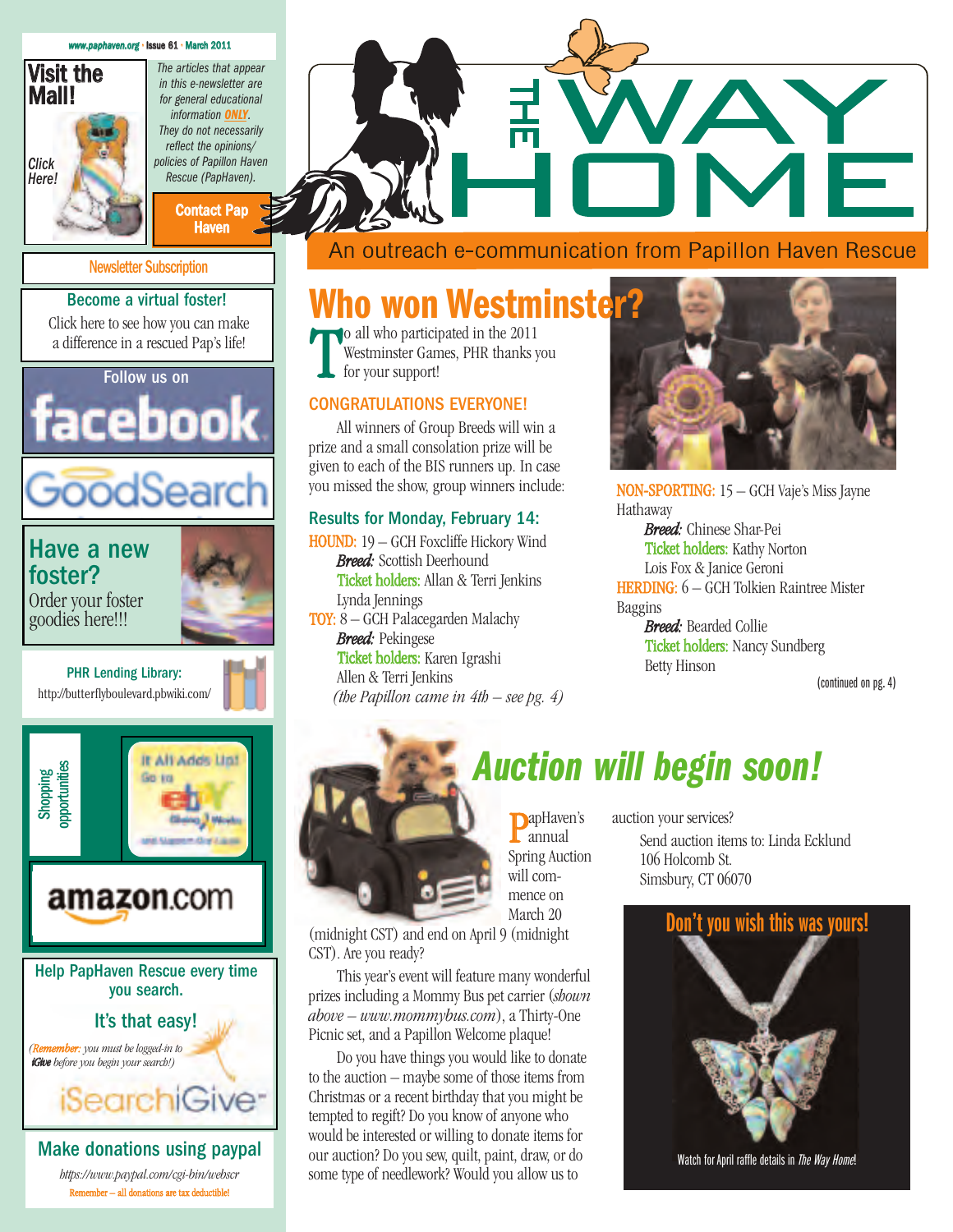#### 2011 PCA National Specialty

## Are you headed to Tennessee?

I n the midst of the snowbanks, you **L** may not believe it, but it's time to start thinking about Spring and the Rescue Parade at the 2011 Papillon Club of America, (PCA) National Specialty.

The National Specialty dates are April 18th thru 22nd at the Chattanooga ChooChoo Hotel – Holiday Inn

> 1400 Market ST Chattanooga, TN.

Reservations can be made through the following numbers: 423-266- 5000 or 800-872-2529.

You must identify yourself as guests of the PCA National Specialty in order to receive the special pricing of \$99 plus tax/night for a room. Discounted reservations are only available until March 27, 2011.

For more information about the National, please click on this link:

*[http://www.papillonclub.org/2011\\_Spec](http://www.papillonclub.org/2011_Specialty/index.htm) ialty/index.htm*

#### PHR in attendance

As in 2010, PHR will again make its presence known at Nationals! And we hope to do better than last year – by expanding our sales and better educating everyone about rescue! If you plan to attend Nationals and can help PHR [in the booth, please let Nora know at](mailto:norajl169@yahoo.com) *norajl169@yahoo.com*. Nora will handle scheduling of personnel to work the booth. If things work out as well as they did last year, there is plenty of coverage and lots of time to see the sights, watch the judging, and have some qual-



PHR's booth at Nationals

ity time with our PHR brethren. At this time, we are planning to have a PHR dinner and

> business meeting one of the evenings while we are in Tennessee; date, time, and location are still being sorted out. Details will be published in *The Way Home* as soon as things are finalized.

#### Ellen Stuban (from PCA) writes:

In order to make sure we're set I need to know if you'll be attending. If you've been to a Rescue Parade in the past, then you know what a great time

you'll have. If you've never been to one of these events, here's what it's all about. PCA has a tradition of dedicating the show ring to our wonderful second chance furbabies at the National Specialty. Each person attending receives a goody bag filled with surprises and each dog has a biography that is read as they parade around the ring with their person(s).

TTANGOGA

#### The Rescue Parade is scheduled Friday, April 22 - 8 a.m.

If you plan to attend and participate in the Rescue Parade, Ellen Stuban needs 2 things from you by Friday, March 4th.

- 1) Please email me your contact information and the name of your Papillon.
- 2) Send short biography about your Pap and a picture of him/her. Bios will be assembled into a booklet and read aloud as our furkids are walked around the show ring for their

special moment. Bios need to be *no more than* 3/4 page long and in 16 pt (large) font. If you've attended in the past, I have your bio – if you'd like me to return the bio to you for updating, let me know; otherwise I'll use what I have.

(continued on pg.3)

## In the Bakery Window ...

## It's Spring ... Roll Time

*by Rachael Ray* Let your pup get

**down** with this



veggie-filled, no-wrap, take on a spring roll. Since spring-roll wrappers aren't the best for dogs, we're making this roll naked (your dog won't miss a thing!) Makes 3 Servings

*Prep 20 min – Cook 10 min*

#### Ingredients:

- 1 tablespoon extra-virgin olive oil
- 2 1/2 cups shredded white cabbage
- 1/4 cup shredded carrots
- 1/4 red bell pepper, chopped
- 1/2 rib celery, finely chopped
- 1/2 cup cooked brown rice (optional)
- 1/4 cup cooked rotisserie chicken,
- skin and bones discarded 4 fresh mint leaves, coarsely chopped

#### Directions:

In a deep, medium skillet, heat the olive oil over medium-high heat. Add the cabbage, carrots, bell pepper and celery and cook, stirring, until the vegetables have softened, about 5 minutes. Add the brown rice, if using, and the chicken and cook until heated through, 1 to 2 minutes. Stir in the mint and let cool.



PHR Director: Jan Jorolan (AR) Donna Moore (TN) James Watson (TX)

Editor: Nora J. Lenahan (PA) *www.paphaven.org*  $s$ ue 61

Advisory Board: Rita Charvat (MI) Linda Fleisch (NY) h 2011 As of 2/28/10: 888 rescues

Bob Foulk (OH) Angela Hubbard (IN) Joshua Ray (GA) Pat Schmidt (OH) Andy Watson (TX) **The Way Home** is a monthly e-publication

Newsletter deadline Papillon Haven Rescue (PapHaven).

for the members/ supporters of the

Materials and color photos for the next issue must be received by the 15th of the month prior to publication. Send materials to: *[norajl169@yahoo.com](mailto:norajl169@yahoo.com)*



2010 PCA Rescue Parade Medal Recipients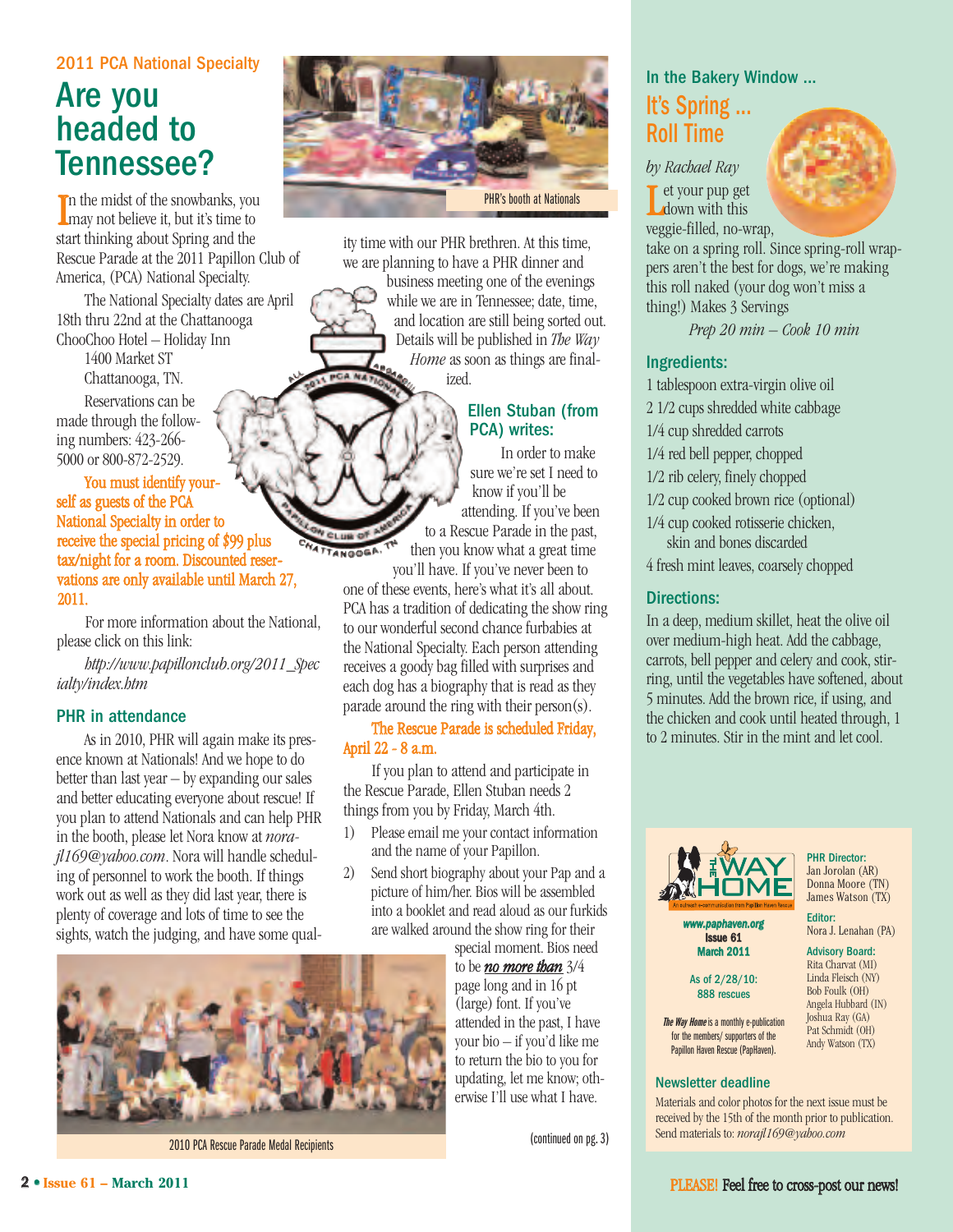#### Book reviews –

## 'We're All Ears!'

**Editor's note:** At this point, we have reviewed ALL of the books in our library. As new books are entered, we will feature them as our "book-of-the-month." But for now, we will begin offering reviews of books that are recommended by our membership.

#### A Small Furry Prayer

by Steven Kotler **K**otler is a journalthe world of dog rescue to impress his love interest, now his wife. He did not foresee adopting the least appealing, most troublesome dogs from shelters and living



intimately with them until they either were rehabilitated and adopted by others or died in his lap. According to this part memoir and part philosophical study of the dog-human relationship, many of them died on the small farm that he and his wife bought in crimeridden Chimayo, New Mexico, leaving him very depressed. From the heart-wrenching work, however, he began to find purpose and see how many canine experts have misunderstood dog behavior. Reflecting on the writings of mystics, philosophers, and animal scientists as varied as St. Francis, René Descartes, Claude Levi-Strauss, and Elizabeth Hess, Kotler elevates this tale about saving dogs to a story about human stewardship of life. Rough language and frank descriptions of sexuality may offend more sensitive readers. Full of well-told stories, Kotler's book will please many animal advocates.

#### Reviews

"*Part Hunter Thompson, part Carlos Castaneda, but mostly so original that it's difficult to peg…This is a delightful, rich read sure to take you to unexpected places and beyond.*" – *BARK* magazine, Editor's Lit Pick

"*With nods to psychological and ethological research, Kotler describes his surprising sojourn to a houseful of mangy pups and the power of animal bonds, positing that our canine connections tell us about human nature... Kotler's tale – part obsession, part inquiry, part adventure – serves up a wellrounded meal of soul-searching and psychology*." – Psychology Today

## **Headed to Tennessee?** (continued from pg. 2)

If you need a sample bio from previous years, please contact me.

For planning purposes it's easier to cancel than to add, so if you are thinking of coming and your rescued Pap is to be in the parade, please let me know as soon [as possible. All that is need](mailto:estuban01@comcast.net)ed to begin is the the name of your rescue for the parade. Of course, if you have any questions, please contact me at any time at *estuban01@comcast.net*.

Sugar & Spice Pendill ade the rounds of te Rescue Parade Ring with their momma, Peggy.

#### Goody Bags

Ellen is also looking for donations of items for the goody bags. If you're able to help out, please let her know. PHR will again be providing small "gift bags" of Snickerpoodles to the bags. "In past years, we've been fortunate to have lovely surprises to include in the goody bags."

## Show schedule

#### Monday, April 18th

|                                 | 6:30 - 8 a.m. — Hospitality Suite Open      |
|---------------------------------|---------------------------------------------|
|                                 | 9 a.m. - "Breeding Better Dogs," Dr. Carmen |
|                                 | Battaglia Seminar                           |
| $6:30 \text{ p.m.} -$ Agility** |                                             |

#### Tuesday,April 19th

| 6:30 - 8 a.m. | Hospitality Suite Open |
|---------------|------------------------|
|---------------|------------------------|

| - 8 a.m. | Obedience/Rally* |
|----------|------------------|
|----------|------------------|

- 11 a.m. Open Board Meeting
- 3 p.m. Puppy & Veteran Sweepstakes\*
- 7 p.m. Welcome Party Hospitality Suite

#### Wednesday, April 20th

6:30 - 8 a.m. – Hospitality Suite Open 8 a.m. – Conformation Judging - Dogs, Veteran Dogs\* *(Lunch Break at Judges Discretion)* Annual General Meeting 6:30 p.m. – Phalene Banquet Phalene Fun Match

#### Thursday,April 21st

| 6:30 - 8 a.m. - Hospitality Suite Open           |  |  |
|--------------------------------------------------|--|--|
| 8 a.m. - Conformation Judging Bitches and        |  |  |
| Veteran Bitches*                                 |  |  |
| (Lunch Break at Judges Discretion)               |  |  |
| An hour after judging - Judges Education Seminar |  |  |
| An hour after judging - Genetics Seminar         |  |  |
| $7:30$ p.m. $-$ Top 20 Competition with Live     |  |  |
| Auction*                                         |  |  |
|                                                  |  |  |

#### Friday, April 22nd

|          | 6:30 - 8 a.m. - Hospitality Suite Open         |
|----------|------------------------------------------------|
|          | 8 a.m. - Rescue Parade /                       |
|          | Parade of Title Holders                        |
|          | 10 a.m. — Conformation Judging - Intersex, Jr. |
|          | Showmanship, Non-regular*                      |
|          | (Lunch Break at Judges Discretion)             |
|          | 4 p.m. - Champagne Celebration for 2010        |
|          | Award Winners, 2011 National                   |
|          | Winners, & Announcement of Top 20              |
|          | Winner                                         |
| Ballroom |                                                |
|          | agility will take place @ Play Dog Excellent   |

4113 Dayton Blvd, Chattanooga, TN

"*I read this compelling book for hours and found myself completely hooked as I am sure any reader who loves dogs will be. Steven Kotler captures something essential about dogs and humans in a way I have not seen anyone else do. With a hip, growling intensity, Small Furry Prayer is bound to inspire.*" – Jeffrey Moussaieff Masson, author of *Dogs Never Lie About Love and When Elephants Weep*

"*Thousands of books have been written about dogs, thus it's amazing and also very encouraging to find a book like this one, filled with original thought and plenty of new infor-* *mation. And if that's not enough, it's a great read, a real page turner. I strongly recommend it to anyone who has a dog, or has more than one dog, or who just likes to read a great book.*" – Elizabeth Marshall Thomas, author of *The Hidden Life of Dogs*

## Save a Dog!

*(iGive has over 560 stores to shop from. Enter the site as a Pap Haven supporter and PHR gets a percentage in return)*

*[www.igive.com](http://www.igive.com)*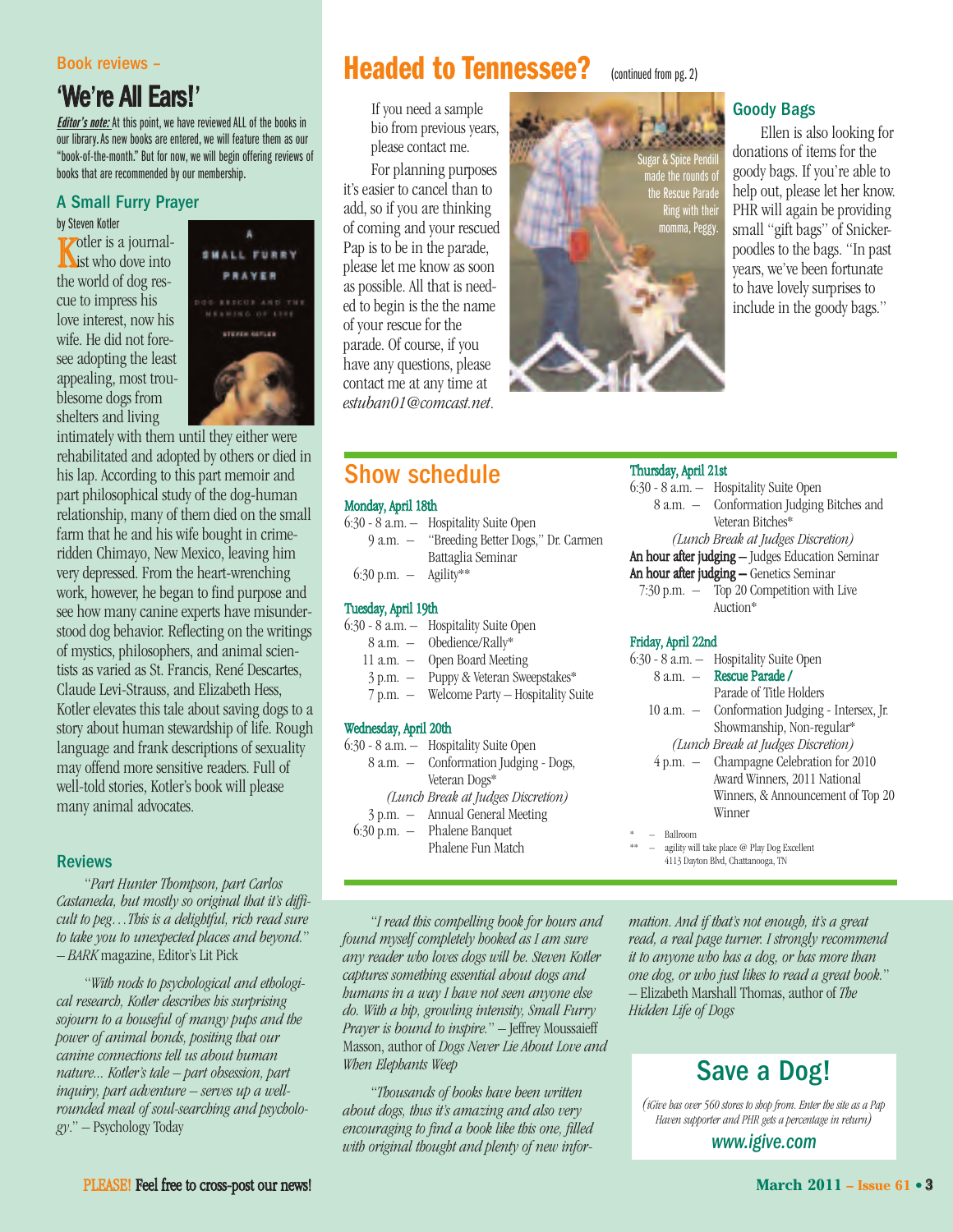#### Westminster Dog Show 2011: New breeds welcomed

New dog breeds were being welcomed into The 135th Westminster Dog Show. David Frei presented some the new dogs on the *Today* Show. These breeds were first chosen by the American Kennel Club (AKC) in 2010 based on a variety of statistics.

The Boykin Spaniel, South Carolina's State Dog, is an energetic hunting dog known to work all day, according to the AKC.

The **Bluetick Coonhound**, known for trailing raccoons, has a dark blue coat pattern.

The Redbone Coonhound is also known for its hunting abilities, but features a flashy red coat.

The **Cane Corso** is considered a serious body guard. As the *Today* Show's Lester Holt exclaims, "he's looking at you like lunch."

The Leonberger is known to be a calm and sweet family companion, making for a good therapy dog.

Lastly, the Icelandic Sheepdog, a playful, confident pup is considered the only dog native to Iceland.

The event should be exciting for these new breeds, since, according to Frei, "The first year's kind of a party."

#### New for 2011

The AKC has announced that three new dog breeds have received the organization's official recognition for 2011, bringing the total number of breeds eligible to compete in AKC-



sanctioned dog shows to 170.

The Xoloitzcuintli, pronounced "*showlow-eats-queen-tlee*" and called the Xolo for short, is one of the world's oldest dog breeds; it was once exhibited in AKC shows under the name *Mexican hairless*, but it was dropped from the AKC stud book in 1959.

The **Norwegian lundehund** is a spitz breed that was first used to hunt puffins in remote parts of Norway. It will join the Xolo in the AKC's Non-Sporting Group.

The Entlebucher Mountain Dog – "Entle" for short (*below*) – is a native of Switzerland and the smallest of the four tri-colored Swiss Mountain Dogs. Although primarily a herding and general purpose dog, Entles are enthusiastic partners in any athletic activity and excel at competitive sports. The Entle will join the Herding Group.

While Westminster is considered the second longest continuously held sporting event in the country, not everyone is a fan. Last year, the show took a startling turn of events when the winning dog was interrupted by protestors holding up signs that read, "*Mutts Rule*" and "*Breeders Kill Shelter Dogs' Chances.*"

## Who won Westminster? (continued from pg. 1

Results for Tuesday, February 15: SPORTING: 22 – GCH Casablanca's Thrilling Seduction

> *Breed:* Spaniels (Cocker) Black Ticket holders: Judy Geroni Liddy-ann Everett

WORKING: 20 – GCH Aviators Luck Be A Lady *Breed:* Portuguese Water Dog Ticket holders: Annie Paynter

Kathy Norton TERRIER: 7 – GCH Slyfox Sneak's A Peek *Breed:* Fox Terrier (Smooth) Ticket holders: Karen Igrashi Allan & Terri Jenkins

HOUND: 19 – GCH Foxcliffe *Hickory* Wind *Breed:* Scottish Deerhound Ticket holders: Allan & Terri Jenkins Lynda Jennings

Best in Show (BIS): *Hickory* the Scottish Deerhound

#### The winner is:

The BIS "Grand Prize" was split between Lynda Jennings & Alan **Jenkins!** (The DRAWING was done

by a non-interested person in a blind draw.) *See related Westminster stories on pgs. 5.*

**NOTE:** Winners will not be shipped their winnings, until one week after formal announcement. This is to give time for checks be received.All winners will receive a PapMobile Bumper Sticker in addition to prizes.

## BEST of Breed at Westminster 2011



# "Peyton"

#### [BISS CH Copella's Rising](http://www.copellapapillons.com/id17.html) Attraction

http://www.copellapapillons.com/id17.html

OWNER: Paula Cox, Texarkana, Texas

Peyton is from the first litter by Copella Papillons' special, Dylan (*BIS, BISS CH Namaste Another Roadside Attraction*). Peyton's dam is our champion, Paris. We expected great things from Peyton. He has his father's winning attitude and his mother's magnificent ears. He is off to a great start, winning the bred by class and best of winners his very first time in the ring, finishing his championship on the day he turned 11 months old and winning the Tulsa Papillon Specialty when he was only 20 months old.

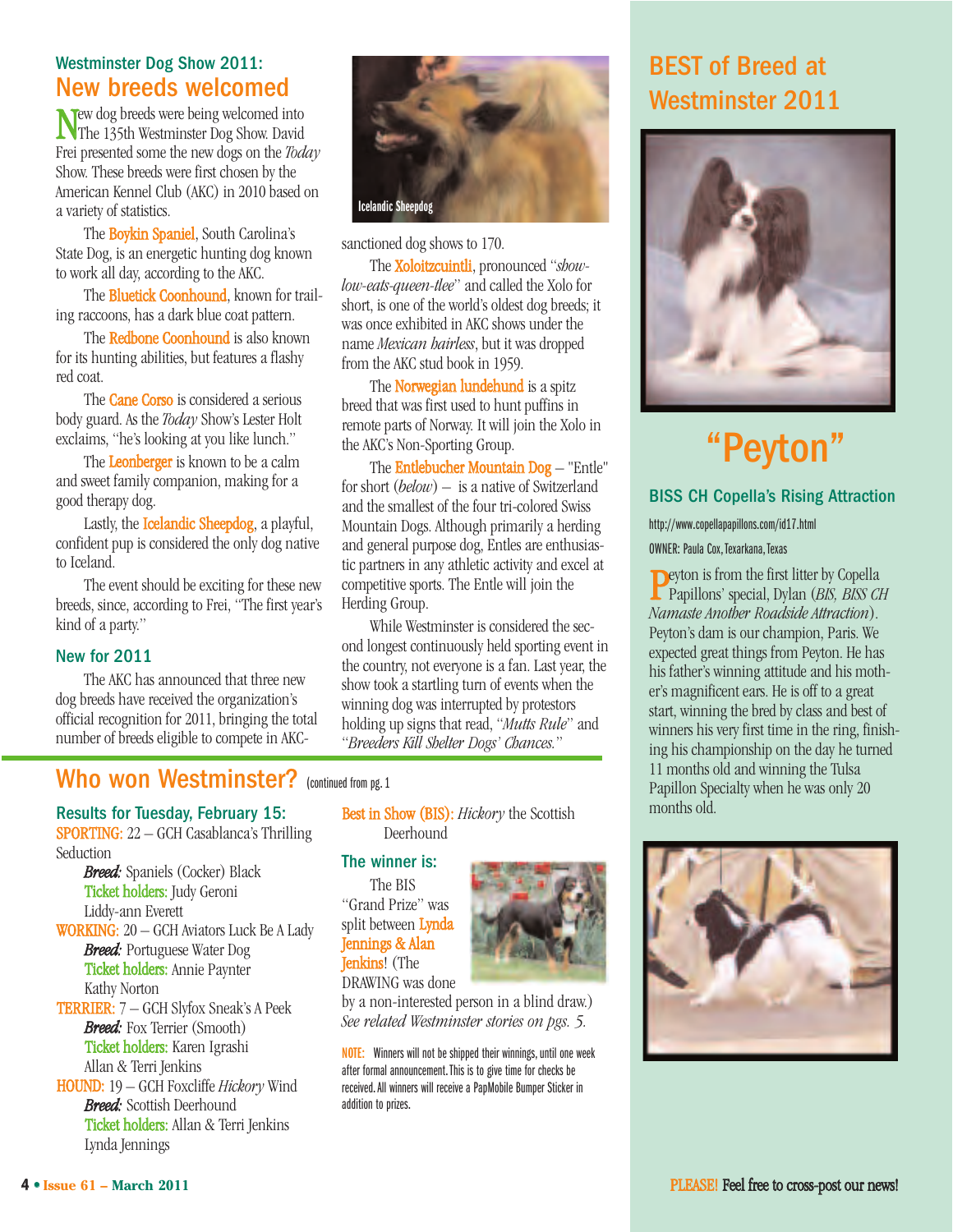## Another success story!

Widget's new mom sent some pictures of **W** him with his new brother and sister. Also, I had a big laugh at the idea of his sleeping on the floor with his mom and the other dogs. I couldn't even get down on the floor... LOL. He is so gorgeous... His ears are huge and are beautiful. What a sad thing that he is so handicapped... but he hasn't a clue that there is anything different about him. What a love he is.



#### Andy Watson Background:

Widget was in a shelter in NW Arkansas when Jan got a call about a little injured Pap. She had him transferred to a local vet clinic, where she

> **Water therapy in June 2009**

picked him up. He was about 3 months old and had a spinal injury plus half/most of his tail was gone. He had a fractured pelvis, spinal damage in two places. Could not

stand or walk.

#### Dear PHR:

J ust a quick update on Widgie. We finally had a semiwarm day for February and finally had dry streets so Todd, Lulu, Maverick,

Widgie, and I ventured out for a walk. Widgie LOVED it in his cart – he did not want to go home!!!!!!!!!!

He and Lulu LOVE to play chase. It is so funny to see him run his ears bounce up and down. I have discovered he loves to lay on soft pillows!!!

He also figured out that if he whines a little I let him out of his crate at night and we wind up sleeping on the floor together ... he snores.

He idolizes Maverick and follows him around everywhere.



My friend's mom is making more of the jean outfits

## Do pet microchips cause cancer?

Jun 23, 2009 – by Victoria Anisman-Reiner –<http://www.suite101.com/content/do-pet-microchips-cause-cancer-a127237>

**Editor's note:** One of our readers brought this article to my attention after she read the article we published in February about Microchipping. As I believe that every pet owner has the right to have as much information as possible before making a decision, here are the opposing statistics. I hope this helps you make the most informed decision for your furkids.

**P**et microchip impland of recovering a lost chips also increase in dogs and cats? et microchip implants improve chances of recovering a lost pet. But do microchips also increase the risk of deadly

Pet microchips are increasingly common. The tiny, subcutaneous chips are recommended by vets and animal care experts as a way to make sure that lost pets find their way home again. But research suggests that despite their usefulness, pet microchips may cause cancer. Is cost worth convenience?

#### Why Vets Recommend Microchipping

Microchips are an innovation that has saved thousands of pets from being rehomed or euthanized in shelters. A pet microchip is "about the size of a grain of rice," according to microchip manufacturer *24PetWatch*, and is marked with what is essentially a very small barcode that can be scanned just like the tags on grocery items. Each microchip is unique and can be used to identify a lost dog or cat even if the animal's collar is missing.

Pet microchips are implanted just below the skin, between a dog or cat's shoulder blades, using a tool similar to a hypodermic needle. Once it's inserted, the chip stays there for the lifetime of the animal and can be used to identify the pet if it should be found on the street or turned in to a shelter.

If a wandering dog has an microchip, it's easier for neighbours, vets, and animal rescue groups to return the pet to the right people. Not only do shelters scan every animal they process and check chip barcodes against a pet database, a dog with an intact collar can be brought home by anyone who thinks to call the number on the microchip ID tag.

#### Studies show cancer in mice

Although they are immensely useful and have been responsible for reuniting pets with their owners and families, there is a dark side to the microchip. Studies have linked pet microchips with increased incidence of cancer and tumors in mice and rats.

Microchip manufacturers claim the chips are completely inert. Although the chips use radio frequencies to signal their ID number to a microchip reader, they have no internal energy source and have been designed with a biocompatible casing that does not cause allergic reactions once it's been inserted.

Despite these precautions, according to *How Stuff Works* writer Jane McGrath, a 2001 study found that 1 percent of rats with implanted microchips developed cancerous tumors near the chip. At least a dozen animal studies have been done between 1990 and 2007, most of which concluded that microchips significantly increase the risk of cancer at a site near the chip.

Most of the studies were done on rodents, however, which prompts manufacturers to point out that research results cannot neces-(continued on pg. 10)



and if you

know anyone that has a small paralyzed dog these things that are made for babies called blanket bags are perfect to put on him and works like

the jean outfits!!! Everyone that has met him has fallen in

love with him. He loved Todd's dad the most!!!! He did very well at the groomer except when they tried to trim his nails on his front paws – according to my groomer he became rabid! But after she held him and worked with him he did better.

Can't wait until the weather stays nice so he can go on more walks. He has learned to chase squirrels like Mavy and Lulu do!

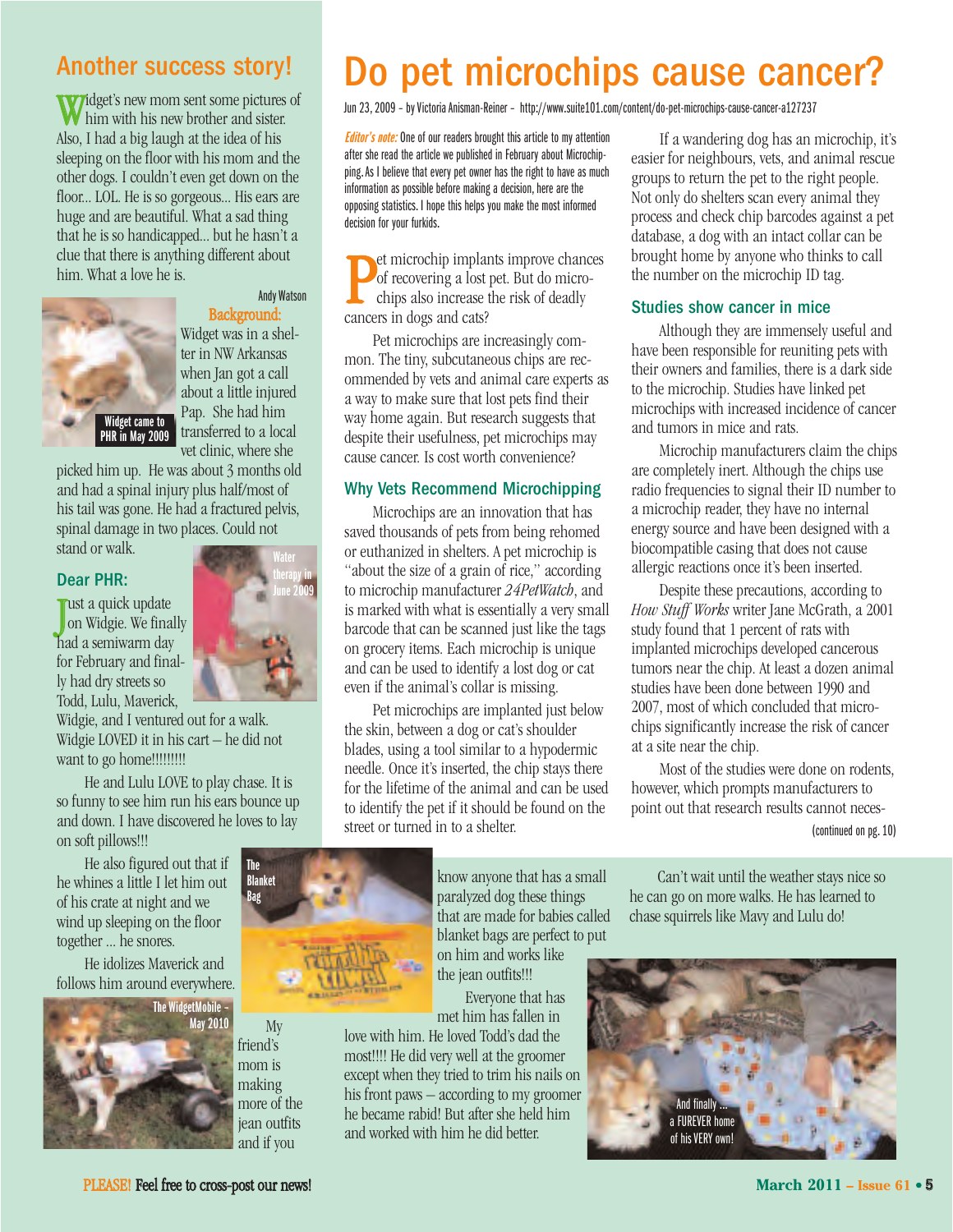## Be a "Well-Educated" owner ... Arthritis in Dogs: What Can You Do About It?

**C** lder dogs are very prone to developing<br>arthritis. Inactive and overweight dogs<br>health concern. Arthritis in dogs is very much lder dogs are very prone to developing arthritis. Inactive and overweight dogs are the most likely candidates for this similar to arthritis in humans. It is a degenerative disease that causes stiffness in the joints and muscles. The disease is very common in older dogs because the joints sustain wear and tear with continued use. The pain associated with this condition can be very intense for

some dogs.

However, arthritis in dogs is not limited to older dogs. Younger dogs can acquire this disease as well.



Some of the causes of arthritis in young dogs are injuries and accidents. If your dog has sustained severe damage in its legs during its younger years, it is very possible that the condition will lead into arthritis later on in its life. Certain infections or diseases may give rise to arthritis in dogs as well. A condition called canine hip dysplasia is one that may leave your dog crippled with arthritis.

There are different types of arthritis. However, the most common one is osteoarthritis. This is the type of arthritis associated with the normal jagging of cartilages due to overuse. All dogs in their senior years will go through these stages. Expect them to have problems with their vision and their sense of hearing, as well as with their joints.

Dogs that suffer from arthritis are going to need the help of a vet. This is not only because the condition can be very painful for them – it can also restrict your pets from living a normal live. Whenever arthritis in dogs strikes, it is a must that you try to alleviate the pain associated with it with the use of the right medicine.

Exercise is very important for dogs with arthritis. While exercise forces your dog to move and possibly worsen the condition of the cartilage, it does them good in such a way that regular movement triggers the release of a lubricating fluid for the joints. These fluids can help greatly in the joint's regular movements.

**Editor's note:** All of the health care stories printed in *The Way Home* is for informational purposes ONLY! **PLEASE be sure to discuss any changes in medical care or diet with your vet first!**

There are many things a owners can do to help relieve the arthritis pain affecting dogs. While cures and remedies play a very important role, there is little you can do to fully treat this disease. The only solution to arthritis in dogs is the proper management of the disease. Try to keep symptoms at a minimum.

Let the vet assess the current condition of your dog. There are several over-the-counter

> medications for arthritis in dogs that need to be administered to your pet in order to achieve immediate relief. There are also natural cures and medicines that you can use to keep your dog in optimum health at all times.

However, prevention is always better than cure. Safeguarding your pet's health is still the best way to fight arthritis in

dogs and other similar diseases. Older dogs need a lot more medical attention. Dogs have a regular lifespan of 15 years. So if your pet is 10 years old and above, it is at a high risk of arthritis. As its owner, you should know the things you have to do to ensure that the disease and the pain will occur as rarely as possible.

#### Causes of arthritis in dogs

Arthritis in dogs is a very common disease. Your dog has a 65 percent chance of developing arthritis in dogs as it reaches 7 to 11 years of age. Knowing more about arthritis in dogs and what causes this problem is the first step towards treatment and prevention of this disease.

#### Common causes of canine arthritis:

- 1. Age  $-$  arthritis in dogs is highly observable in senior dogs. Apparently, it is impossible to stop the natural process of aging. However, there are things that an owner can do to possibly prevent the onset of arthritis in their pets. Proper exercise and maintaining your dog's weight is the best way to begin. Then again, owners shouldn't wrongly assume that older dogs are the only candidates for this disease. Younger dogs can also acquire arthritis.
- 2. Hip dysplasia and related diseases Other than old age, arthritis can also be caused by certain diseases. One such disease is hip dysplasia. This disease is characterized by (continued on pg.7)

## Help wanted! What do you feed your dog?

I f the answer is Natural Balance, then we need your help!

Van Patten's Natural Balance Pet Foods has offered to make a donation to a rescue group if



they can save 50 bar code / purchase receipts from their foods (specific flavors don't matter). They do require 50 bar codes before they accept a submission.

If you can help, please send your bar codes and receipts to Stephanie Sherwin – she will collect and then mail in the necessary paperwork when we have enough for submission. This is a continuous program – so please save them!

Please send to: 4 Woodsong, Roland, AR 72135

#### Introducing PapHaven Rescue – *[www.paphaven.org](http://www.paphaven.org)*

This group came about through the love of a small deaf puppy that required transport halfway across the country to her new home. It took the effort and dedication of people from Texas to Washington D.C. and on to Ohio. It took the cooperation of three other rescue groups. In the end, it took the hearts of every one. It is this good will and renewed faith in the goodness of people everywhere that led us in forming Papillon Haven Rescue (Pap Haven). We are a  $501(\overline{c})3$ non-profit organization, all volunteer National group specializing in Paps and Papillon mixes, their rescue, and rehabilitation.

Since then, PapHaven Rescue has grown dramatically and continues to grow and evolve to try to meet the changing needs of rescue and the ongoing saga of Papillons in need... where ever they are.

We would like to invite you to join in our rescue efforts. With hands reaching out across the country, we can form a circle of love and caring that refuses to let even one Papillon in need fall though the cracks. We are not in competition with any other rescue groups. In fact, it is our goal to work hand in hand with every rescue group and shelter that will join us in this effort. We will not ask for perfect lineage, origins, or looks. We will coordinate with other groups for transporting each other's breed. We welcome volunteers, sponsors, interested folk, contributors, and especially kind words.

Our eNewsletter, *The Way Home*, will try to bring informative articles, feature stories, announcements, upcoming events, and urgent alerts about situations where the need for rescue is great.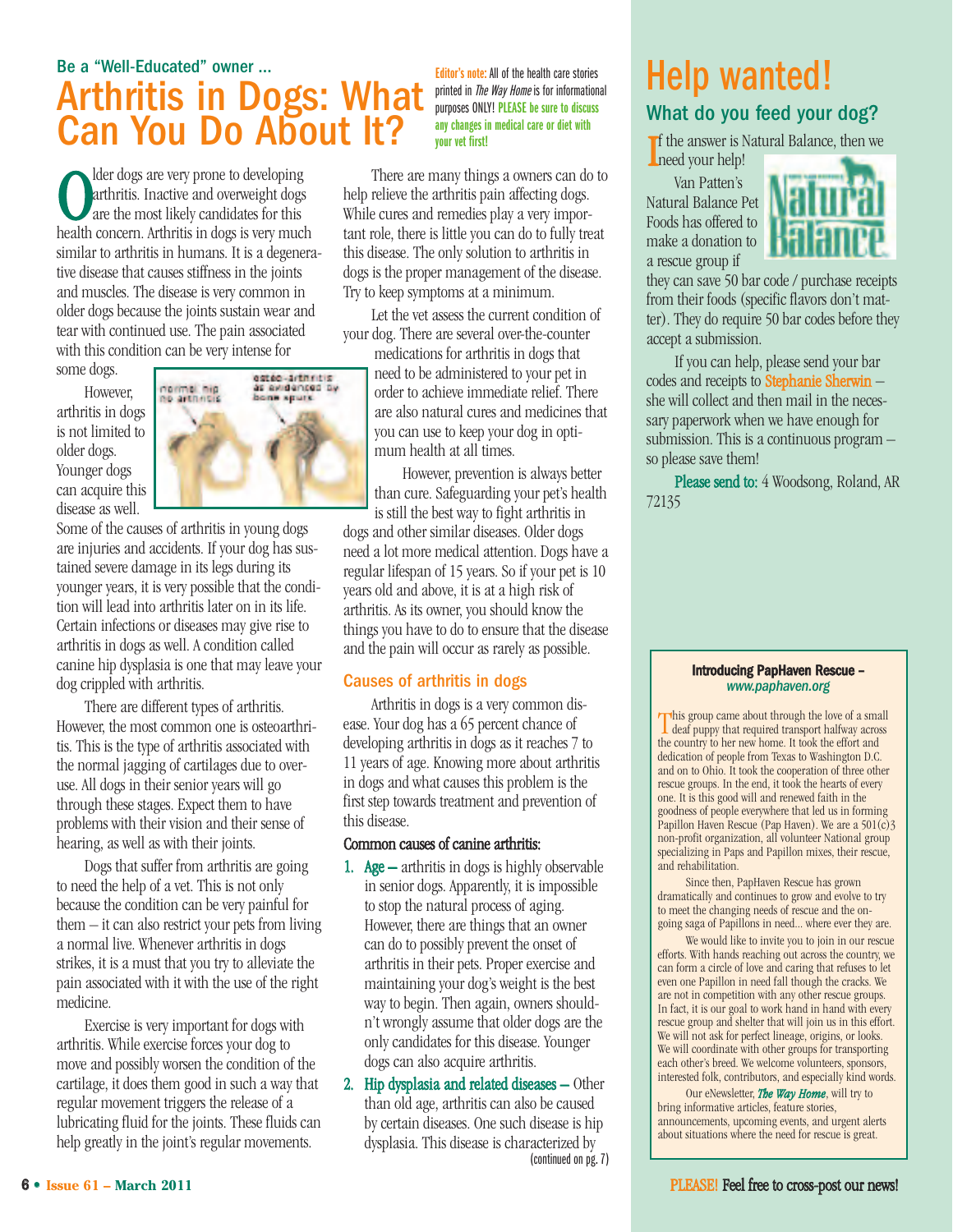## It wouldn't be heaven

I explained to St. Peter, I'd rather stay here, Outside the heavenly gate. I won't be a nuisance, I won't even bark. I'll very patiently wait,



I'll be here chewing a celestial bone, no matter how long you may be. I'd miss you so much if I went in alone, It wouldn't be heaven for me.

## Another success story

Andy Watson (PHR Board member)<br>Areceived this recently from Fallon's new ndy Watson (PHR Board member) mom.



#### Dear Family & Friends,

I have attached a picture of our new baby! She is 8 years old, a Papillon from Pap Haven Rescue.

She went to the vet yesterday and she is booked for a dental cleaning and possible pulling of another tooth. The staff at the vet fell in love with her. They agreed that the last part of her life will be wonderful, we don't know what her past was but we can guarantee the rest of her life.

We have had her two weeks and she is a joy, very sweet, doesn't know a stranger! She's getting along fine w/ Fiona.

She has brought joy to my heart again!

*Warmly, Shirlyn*

## Arthritis in dogs: (continued from pg. 6)

lameness and pain around the joints. The condition is believed to be genetic, although it can be caused by certain environmental factors. If your dog suffers from this condition, work closely with the veterinarian to possibly find the right treatment for the disease.

- 3. Improper nutrition This is one of the most alarming causes of arthritis in dogs. If the pet has not had the proper nutrition, chances are high that it will develop arthritis later on its life. An imbalanced diet in minerals or a diet that doesn't contain the right type and amount of protein is the usual culprit. Make sure that you feed your dog with the right food. But, as with many side-effects of puppy-mills, many of our rescues will possibly have to deal with this issue down the line.
- 4. Poor breeding practices Arthritis can also be a genetic problem. Dog breeders should be very choosy as to which dogs they use when breeding. Dogs with a history of arthritis are not a good option because their offspring are more likely to inherit the disease.
- 5. Injuries Injuries to the ligaments, bones, or joints can play a crucial role in the development of arthritis in dogs. If the ligaments of the joints get jagged due to certain physical injuries or accidents, chances are high that the dog will develop arthritis soon enough – especially if the disease is not treated accordingly. You should never ignore problems like these, or try to just let the condition heal naturally. As much as possible, take your dog to the vet for proper diagnosis. Also, see to it that your dog gets the course of treatment it needs.
- 6. Obesity Dogs can be overweight, too. If your dog has weight problems, it may develop arthritis early on in its life. Try to keep your dog healthy and active. Let it play around the house or take it out for a regular walk. Dogs need exercise as much as you do.

These are the most common causes of arthritis in dogs. Now that you know them, there's no reason why your pet should suffer from this disease any more than it has to.

#### Symptoms of arthritis in dogs

Dogs suffering from arthritis will show signs indicating that they do suffer from it.

Arthritis is a disease that can be very hard to reverse during its advanced stages. As such, every pet owner should be wary of what their dogs are going through to keep them from suffering too much pain and discomfort.

The symptoms of arthritis in dogs are listed below. If you observe them in your pet, be sure to take them to the vet right away for proper diagnosis:

- 1. Inactivity Dogs that feel pain on their limbs tend to sulk in one corner and do nothing but sleep all day. While you think it is rather normal for your pet to feel lazy every now and then, you should be thoroughly concerned about its condition whenever your dog remains in that state for a long period of time. Laziness in previously active dogs is a telltale sign of arthritis.
- 2. Pain in the legs Try to make your dog stand on its two hind feet. If it can barely achieve that position, chances are high that it is suffering from arthritis. Some dogs can even walk on two feet during their younger years. If this isn't possible with your dog, you can't simply blame it on old age. It might be arthritis and the problem can still be cured if you deal with it immediately.
- 3. Weight Loss Dogs with arthritis may lose weight without you noticing it. Arthritis can directly affect their appetite. If your dog barely finishes its meal, you know that it is sick. Take it to the vet to know exactly what it is that's wrong with your pet.
- 4. Fever Some advanced cases of arthritis will cause your dog to develop fever. Pain and fever are two serious signs that your pet is suffering from an advanced case of arthritis. Of course, it can still be caused by other diseases. Be sure to give your dog first aid whenever problems like these arise.
- 5. Diminished muscle tone Some breeds of dogs have good muscles, form, and build. If suddenly your dog loses its physique, it may be due to arthritis. Dogs suffering from arthritic pain will stop running around and exercising on their own. This is the main reason why their bodies may be less fit than before. If you observe this in your pet, it is best that you check for other symptoms to know for sure that its problem is arthritis.

Arthritis is a very common disease. If your dog is old, you might have to be aware that it

(continued on pg. 8)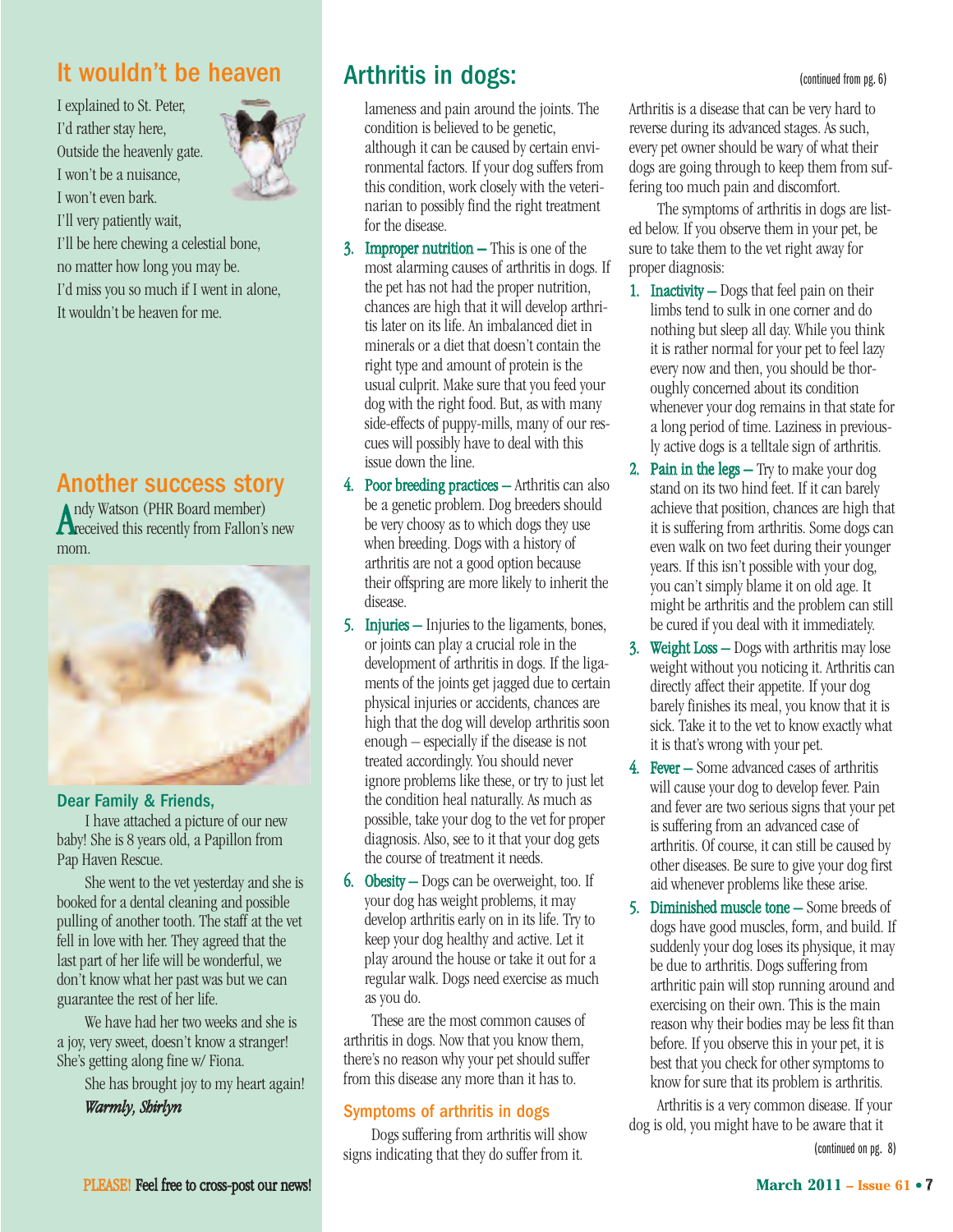## Arthritis in dogs: (continued from pg. 7)

may suffer from this disease if you don't go through the necessary prevention steps. While arthritis is almost a given in senior dogs, you can still take extra measures to make sure that your dog won't suffer from in the future.

If your dog does have arthritis, strive to provide it with the best care and attention at all times. You and your dog might have to go through some lifestyle changes to better manage this disease, and to keep the symptoms listed above from showing.

#### How to Prevent arthritis in dogs

While it is next to impossible to prevent old age, arthritis can be avoided. There are several things that dog owners can do to keep their pets from suffering the pain brought about by this disease. Arthritis can be crippling in humans, and it definitely is the same with dogs. The worst arthritis cases can practically take the life out of your pets.

So to keep that from happening, these preventive measures have to be followed:

- 1. Keep your pet active Being active can greatly help dogs with arthritis. Regular exercise can help prevent future arthritis flareups. However, you have to keep your dog's activity to minimum. A stroll in the park is good enough. Don't make your dog run excessively every day, because activities like that will only worsen the condition. Regular light exercises will allow the dog's natural body fluids to lubricate the joints, therefore allowing it to move smoothly.
- 2. Always watch your dog's weight Obese dogs have a high chance of developing arthritis. This is because their legs are suffering too much from the extra weight. Being overweight puts lot of strain on your dog's limbs, which will eventually cause the cartilage to deteriorate. Dogs within their ideal weight aren't as likely to develop arth-ritis even as they enter their senior years. Overweight dogs, on the other hand, may develop the disease as early as 5 years old.

3. Make sure your dog is always comfortable – Dogs with arthritis should be given a nice place to sleep. This isn't simply because it is

a luxury they deserve, but because of the fact that arthritis can get worse if the dog sleeps in an awkward position. If you can afford it, give your pet an

orthopedic bed. Otherwise, a bed or a crate with good support will do.

- 4. Raise your dog's food bowl You might not notice it, but your dog can be eating less because it can no longer eat with its head down. This is a tell-tale sign of arthritis. Help your dog by placing its food bowl on an elevated spot. This way, it doesn't have to strain its neck when eating. A low chair will do. Just make sure that the platform where the bowl is placed is just a few inches below its neck. This step can alleviate the pain associated with this condition and further reduce the risks of arthritis attacks.
- 5. Help your dog get around Arthritis may strike at any time. When it does, you might not be around to help your dog deal with the pain. Try to use ramps for your dog so it doesn't have to go up the stairs. Or, you can lift your dog as it tries to get up in the morning or after naps. This is most helpful for dogs with advanced cases of arthritis.

Arthritis is a very common dog disease. However, with these prevention tips, your pet need not suffer from the condition at all. These tips are applicable both for dogs that are suffering from arthritis and for dogs that are still healthy. By following these suggestions, you can make arthritis a very manageable disease for your pet.

#### Treatment for arthritis in dogs

Arthritis in dogs is one of the most common conditions treated by vets. Old dogs tend to suffer from this disease more than younger dogs. It is important for all pet owners to understand what this disease is, so they can protect their dogs against it.

Should the veterinarian diagnose your dog with arthritis, the following course of treatment is usually carried out to help deal with this condition:

1. NSAID's – Dogs are given NSAID's for arthritis. NSAID stands for *non-steroidal anti-inflammatory drug*. There are certain formulas that are especially created for pets. While human formulas may also work, you can't really determine the right dosage unless you consult a vet. NSAID's help by providing pain relief, reducing inflammation, and hindering the progression of the disease. Be careful to never give medicines on an empty stmach as they can cause diarrhea and stomach upset.

(continued on pg. 9)



**GET 55.00 OFF. NY RESERVATION WITH EST CODS ACAID** 



### [www.bringfido.com](http://www.bringfido.com) Dog Friendly Vacations

Need help deciding where to bring Fido on vacation this year? *Bring Fido's* (BF) dog friendly city guides rank more than 10,000 cities worldwide for their popularity among dog owners and general "dog friendliness." Dig in to see the most popular destinations, or in your own neck of the woods. Once you've narrowed it down to a particular city, we'll give you the best places to stay, play, & eat with Fido when you're there. PapHaven receives \$5 for each reservation made through BF. Use Referrer ID: *paphaven.*

Speak to a pet-friendly travel expert at 877-411-FIDO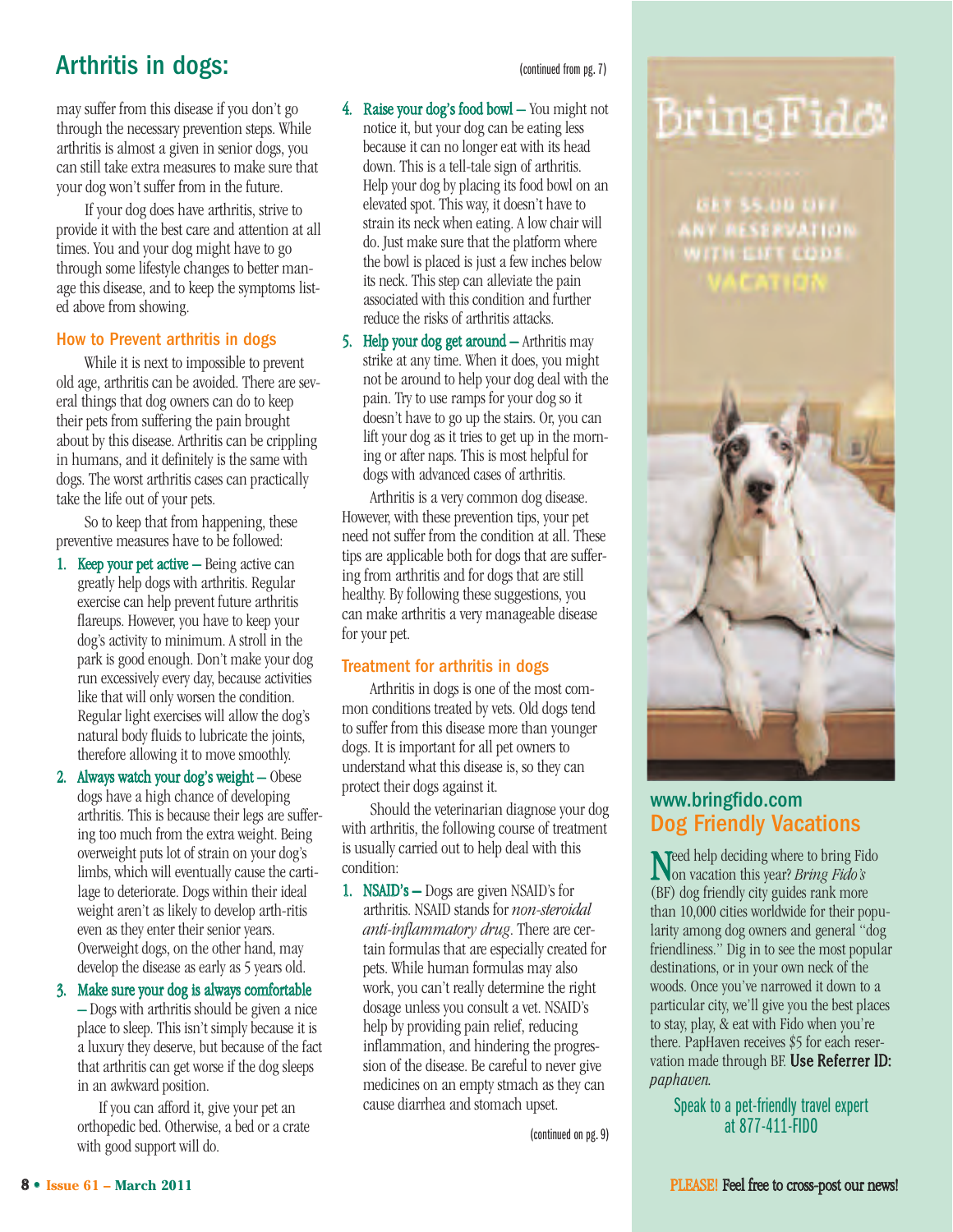## **Pawfriendly** Landscapes (PFL) Tip

[http://www.facebook.com/home.php?#!/photo.php?pid=4320417](http://www.facebook.com/home.php?#!/photo.php?pid=4320417&id=223141086885) &id=223141086885



I garden, plant flowers that have a flat surf you want to attract ladybugs into your face, like daisies. Ladybugs are beneficial to gardens because they consume whiteflies, mites, aphids, and scale. One of my favorites is the gerber daisy – they're easy to grow, comes in various colors, bloom all season and ... are non-toxic to dogs!

#### Have fun & get dirty!!!

## 10 little-known pet health hazards

[http://www.allyou.com/budget-home/pets/10-little-known-pet](http://www.allyou.com/budget-home/pets/10-little-known-pet-health-hazards-00400000054229/)health-hazards-00400000054229/

Get to know these dangerous plants so you don't end up with a sick pet and a hefty vet bill.

These flowers may be beautiful, but if your pet ingests them, they can cause health problems including nausea and even death. If you have these plants in your home, remove them or keep them out of your pets' reach. To see more potentially harmful flowers, type "poisonous plants" into the search box at *hsus.org*.

- Azalea plant
- Buttercup (the leaves are especially toxic)
- Daffodil bulbs
- Day lily (toxic to cats)
- Easter lily (toxic to cats)
- Hyacinth bulbs
- Iris leaves and roots
- Narcissus bulbs
- Rhubarb leaves
- Wisteria pods and seeds Source: Humane Society of the United States

Arthritis in dogs: (continued from pg. 8)

- 2. Joint Fluid Modifiers This drug works by modifying the fluids in the joints to help them to heal. These are newer drugs for arthritis. However, these drugs are mostly focused on the long term treatment of this disease. It may not provide immediate relief for the symptoms of arthritis. Vets usually prescribe these medicines along with NSAID's, which can actually provide soothing effects immediately.
- 3. Surgery Surgery may be the only option for dogs with advanced cases of arthritis. However, this is rarely carried out because not many owners are very willing to put their pets through such an ordeal. What's more, surgery is very expensive. With this being the case, there are fewer veterinarians that are equipped or qualified for this procedure. Just the same, this is an option for pet owners who truly love their dogs and who are willing to let them undergo surgery to attain relief.
- 4. Natural Cures There are a range of natural treatment therapies for dogs with arthritis. Most of these can be bought at health care and herbal stores. If you want to know more about natural formulations and herbs to treat arthritis, visit an herbal store near you or an online herb shop to guide you towards the right remedy.
- 5. Vaccines There are many vaccines for dogs that can help them fight off the effects of arthritis. This course of treatment is more of a preventive method against arthritis rather than a cure. Taking your dog to the veterinarian for regular checkups will also help greatly in keeping this disease at bay.

Dogs do have a fighting chance against arthritis. However, it is always up to you as a pet owner to treat or to prevent it. Be very sensitive to your pet's condition. Determine if it's feeling sick or not. When arthritis is diagnosed at an early stage, its effects can be reversed. However, during its later stages, it will be very difficult even for the veterinarian to provide help to your pet.

#### Natural Cure for arthritis in dogs

If your dog has arthritis, there are two things that you can do to keep the disease from recurring. The first is to provide your dog with over-the-counter treatments. The second option is to give it some of the natural cures

for arthritis in dogs. However, the most effective way to go about the problem is to give both remedies to your pet. This way, it can experience relief faster.

Here are some natural elements that can help ease the pain of arthritis:

1. Alfalfa – Alfalfa can help soothe the swelling in the joints. You can make a tea out of alfalfa herbs. To do that, you're going to need from one teaspoon to three tablespoons of fresh or dried alfalfa leaves to make the tea.

The right dosage will depend on your dog's build and weight. Make the tea part of your dog's daily meals for the best effect.

- 2. Mussels Studies have shown seafood, more particularly greenlip and perna mussels can greatly help in restoring damaged connective tissues. There are also shellfish extracts that can be used as an alternative just in case the fresh ones are hard-to-find. There are many such products available at pet health stores today.
- 3. Yucca Yucca is another herb that can help ease the pain brought about by arthritis. Yucca contains natural steroids that can relieve the discomfort caused by hip dysplasia and arthritis. A lot of dog owners and vets are actually recommending it for use against these diseases.
- 4. Vegetables You may not realize it, but your dog needs vegetables too. Vegetables contain many minerals. What's more, they are very rich in B vitamins that can inhibit the metabolism of calcium. Try to give your dog vegetables such as asparagus, cabbage, broccoli, carrots, and parsley. Mix it with their food so they won't notice its presence as much.
- 5. Stinging nettles The essence of the stinging nettle herb can greatly help dogs with arthritis. These herbs help cleanse the blood while addressing your dog's aching limbs. Stinging nettles can also be made into a tea. You can use nettle extract alternately with alfalfa to provide the best arthritis relief to your pet. Nettles also help in detoxifying the body of your dog.
- 6. Comfrey Comfrey is very effective against arthritis. Some dogs eat comfrey leaves in their natural form.

(continued on pg. 10)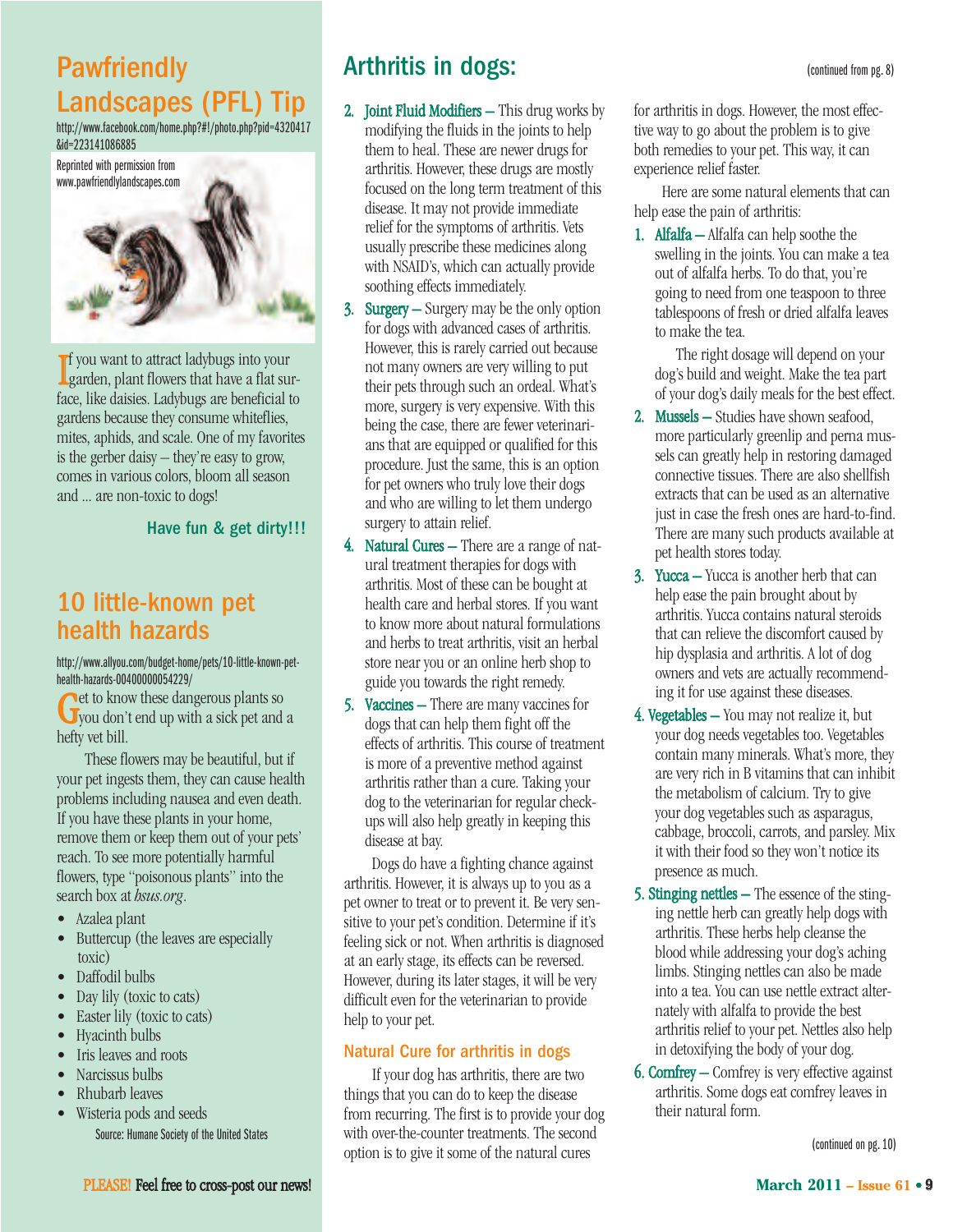## Arthritis in dogs:  $\frac{1}{2}$  (continued from pg. 9)

For best effects, try to add chopped rosemary and parsley to the mixture. If your dog loves it, give it one serving regularly for the best results.

7. Massage oils – There is nothing better for your dog than a comforting massage if it is suffering from arthritis. Whenever your pet is in pain, try to rub its limbs with herbal oils. If herbal oils are not available, sunflower oil or olive oil will also work.

These natural remedies will help your pet greatly if combined with the vet's prescribed medicines. To be sure, check with your vet as to which of these remedies will work best with the prescription medicines given to your pet.

#### How Glucosamine can help

Glucosamine is a supplement that is used to treat arthritis in humans. It is one of the few drugs available that can also be used for dogs. Glucosamine is not considered to be a drug. Instead it falls under the category of 'nutraceutical.' It can be found in small quantities in many types of food and is classed as a vitamin.

Although few studies have been done on glucosamine in North America, the supplement has proven to be very successful in the treatment of arthritis in Europe. Glucosamine occurs naturally in cartilage. Normally the

body can create more glucosamine to replace any lost through tissue wear and tear.

However, as your dog ages, its body loses the ability to produce enough of the substance to keep the cartilage healthy. At this point, osteoarthritis usually develops, but taking glucosamine supplements can help treat the condition and reduce the symptoms. It works by providing the building blocks for new cartilage to be made. Over time, this combats the loss of cartilage caused by old age. It has been found that liquid glucosamine will work more quickly to help you dog feel better faster.

#### Glucosamine Side Effects

There are few side effects associated with taking glucosamine. There have never been any serious side effects recorded when dogs have been prescribed the supplement, even in the long term.

There is a small chance of your dog developing nausea and diarrhea while taking glucosamine. However, if you give it supplements with food, the stomach problems will normally disappear.

Glucosamine is proven to help animals suffering from arthritis. It can be used for short term improvement and long term prevention and will help keep your dog happy and healthy.

## Can microchipping cause cancer (continued from pg. 5)

sarily be correlated across species. *24PetWatch* rebuts the worries over cat and dog cancers by concluding, "no evidence has been found that in any way demonstrates the existence of a correlation between microchip implantation and incidence of cancer in cats and dogs."

#### Is the Cancer Risk a Reasonable Cost for Microchipping?

Although there is cause for concern, the studies that demonstrate a link between microchipping and cancer really aren't conclusive, for several reasons:

- The studies were mostly conducted on mice and rats
- In cases where tumors developed at the site of implantation, there were usually vaccines administered in the same area
- Trauma and inflammation at the site where the microchip is implanted could be responsible for tumor development, rather

than anything inherent to the microchip

Microchips are responsible for restoring thousands of pets to their owners. They make identification immensely easier and save dogs and cats from being euthanized in shelters before their owners can find them.

It's not easy, but deciding whether or not to microchip your pet has to be a personal choice, weighing the risk of losing your pet accidentally against the chance that a microchip might cause cancer in the long run.

#### **Sources**

- Lewan, Todd, "Chip Implants Linked to Animal Tumors," *The Washington Post*, 8 Sept. 2007.
- *24PetWatch*, "Do Microchips Cause Cancer?" *24PetWatch.com*, 2005.
- McGrath, Jane, "How Pet Microchipping Works," *HowStuffWorks.com*, 2009.

### Pap-of-the-Month – Marika & Boone

Marika is a pretty red and white pap who is 11 lbs. of happiness which she shows by

always wagging her tail. She is very shy and not a cuddlier. She wants to be with her human all the time and is very glad when you come home, but she doesn't need fussing over. She is very play-



ful with other dogs and is starting to show interest in toys. Marika is doing well with her leash [she loves walking and can keep going when the other dogs are tired]. She will go to her crate when asked and seems to really like "routine." Marika is very smart and has learned simple commands such as sit and wait. She wants to door dash, but knows to wait. She barks to go out, to come in, and strange noises. We are working on curbing the barking a bit. With a little more time and patience, Marika will be a wonderful "best friend."

This guy is adorable and 110% PUPPY!!!!! Boone is only 6 months old, weighs 9 lbs., and is about 13" tall. He is a huge ball of energy



and loves to play, wrestle, and chew up toys! He literally bounces off the walls at times; then at other times he is an absolute cuddle bug. He loves to tease the other foster dogs into playing with him and can be a little bossy at times. His favorite toys are little dog tennis balls and soft tug toys. After a long day of playing he enjoys cuddling with "Mom" and falling asleep in her arms while he gets his belly rubbed. He is extremely smart! He comes when he is called, "sits" on command, and is working on "drop." He is a VERY quick learner and would make a great agility or obedience dog. He loves to go everywhere with "Mom" and does well on a leash, but is a little shy in public. Since he is still a puppy he will greatly benefit from additional training and socialization to help him with his manners and to teach him all about the world around him. Right now he is still growing but his coat promises to be beautiful when it is fully grown. Boone will be a very handsome dude when fully matured.